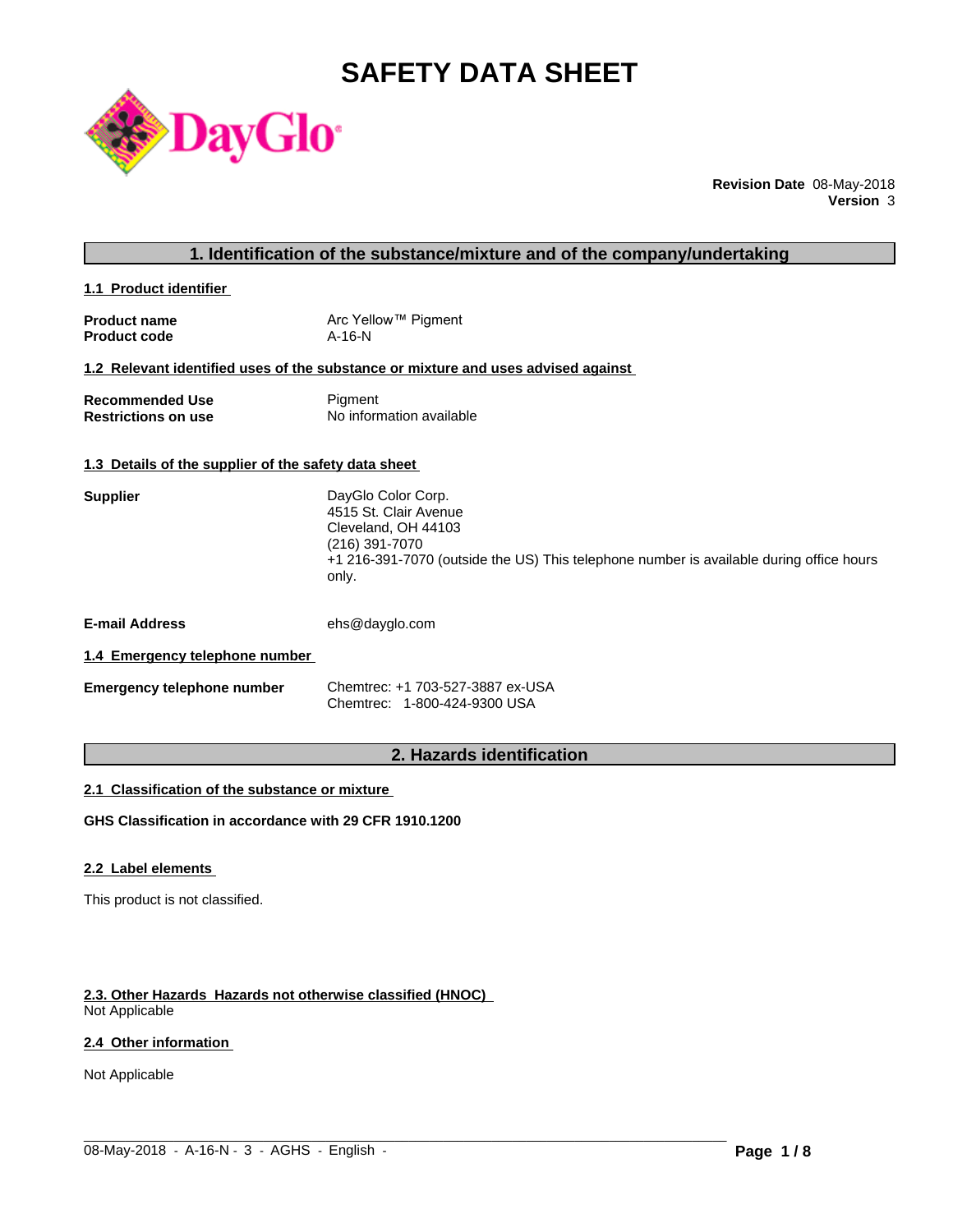### **3. Composition/Information on Ingredients**

 $\overline{\phantom{a}}$  ,  $\overline{\phantom{a}}$  ,  $\overline{\phantom{a}}$  ,  $\overline{\phantom{a}}$  ,  $\overline{\phantom{a}}$  ,  $\overline{\phantom{a}}$  ,  $\overline{\phantom{a}}$  ,  $\overline{\phantom{a}}$  ,  $\overline{\phantom{a}}$  ,  $\overline{\phantom{a}}$  ,  $\overline{\phantom{a}}$  ,  $\overline{\phantom{a}}$  ,  $\overline{\phantom{a}}$  ,  $\overline{\phantom{a}}$  ,  $\overline{\phantom{a}}$  ,  $\overline{\phantom{a}}$ 

#### **Substance**

**Mixture**

This material is not considered hazardous by the OSHA Hazard Communication Standard (29 CFR 1910.1200).

The exact percentage (concentration) of composition has been withheld as a trade secret.

| 4. First aid measures                    |                                                                                                                                                                                                                         |  |
|------------------------------------------|-------------------------------------------------------------------------------------------------------------------------------------------------------------------------------------------------------------------------|--|
| Description of first-aid measures<br>4.1 |                                                                                                                                                                                                                         |  |
| <b>General advice</b>                    | No information available.                                                                                                                                                                                               |  |
| Eye contact                              | Immediately flush with plenty of water. After initial flushing, remove any contact lenses and<br>continue flushing for at least 15 minutes. Keep eye wide open while rinsing. If symptoms<br>persist, call a physician. |  |
| <b>Skin contact</b>                      | Immediate medical attention is not required. Wash off with soap and water.                                                                                                                                              |  |
| <b>Inhalation</b>                        | Immediate medical attention is not required. Move to fresh air.                                                                                                                                                         |  |
| Ingestion                                | Do NOT induce vomiting. Drink plenty of water. Consult a physician.                                                                                                                                                     |  |
|                                          | 4.2 Most important symptoms and effects, both acute and delayed                                                                                                                                                         |  |
| <b>Symptoms</b>                          | See Section 2.2, Label Elements and/or Section 11, Toxicological effects.                                                                                                                                               |  |
|                                          | 4.3 Indication of any immediate medical attention and special treatment needed                                                                                                                                          |  |
| Notes to physician                       | Treat symptomatically.                                                                                                                                                                                                  |  |
|                                          | 5. Fire-Fighting Measures                                                                                                                                                                                               |  |

#### **5.1 Extinguishing media**

**Suitable extinguishing media** Use extinguishing measures that are appropriate to local circumstances and the surrounding environment.

**Unsuitable Extinguishing Media** None.

#### **5.2 Special hazards arising from the substance or mixture**

#### **Special Hazard**

None known based on information supplied.

**Hazardous Combustion Products** Carbon oxides. Nitrogen oxides (NOx). Oxides of sulfur.

#### **Explosion Data**

**Sensitivity to Mechanical Impact** None.

**Sensitivity to Static Discharge** Fine dust dispersed in air, in sufficient concentrations, and in the presence of an ignition source is a potential dust explosion hazard.

#### **5.3 Advice for firefighters**

As in any fire, wear self-contained breathing apparatus pressure-demand, MSHA/NIOSH (approved or equivalent) and full protective gear.

 $\_$  ,  $\_$  ,  $\_$  ,  $\_$  ,  $\_$  ,  $\_$  ,  $\_$  ,  $\_$  ,  $\_$  ,  $\_$  ,  $\_$  ,  $\_$  ,  $\_$  ,  $\_$  ,  $\_$  ,  $\_$  ,  $\_$  ,  $\_$  ,  $\_$  ,  $\_$  ,  $\_$  ,  $\_$  ,  $\_$  ,  $\_$  ,  $\_$  ,  $\_$  ,  $\_$  ,  $\_$  ,  $\_$  ,  $\_$  ,  $\_$  ,  $\_$  ,  $\_$  ,  $\_$  ,  $\_$  ,  $\_$  ,  $\_$  ,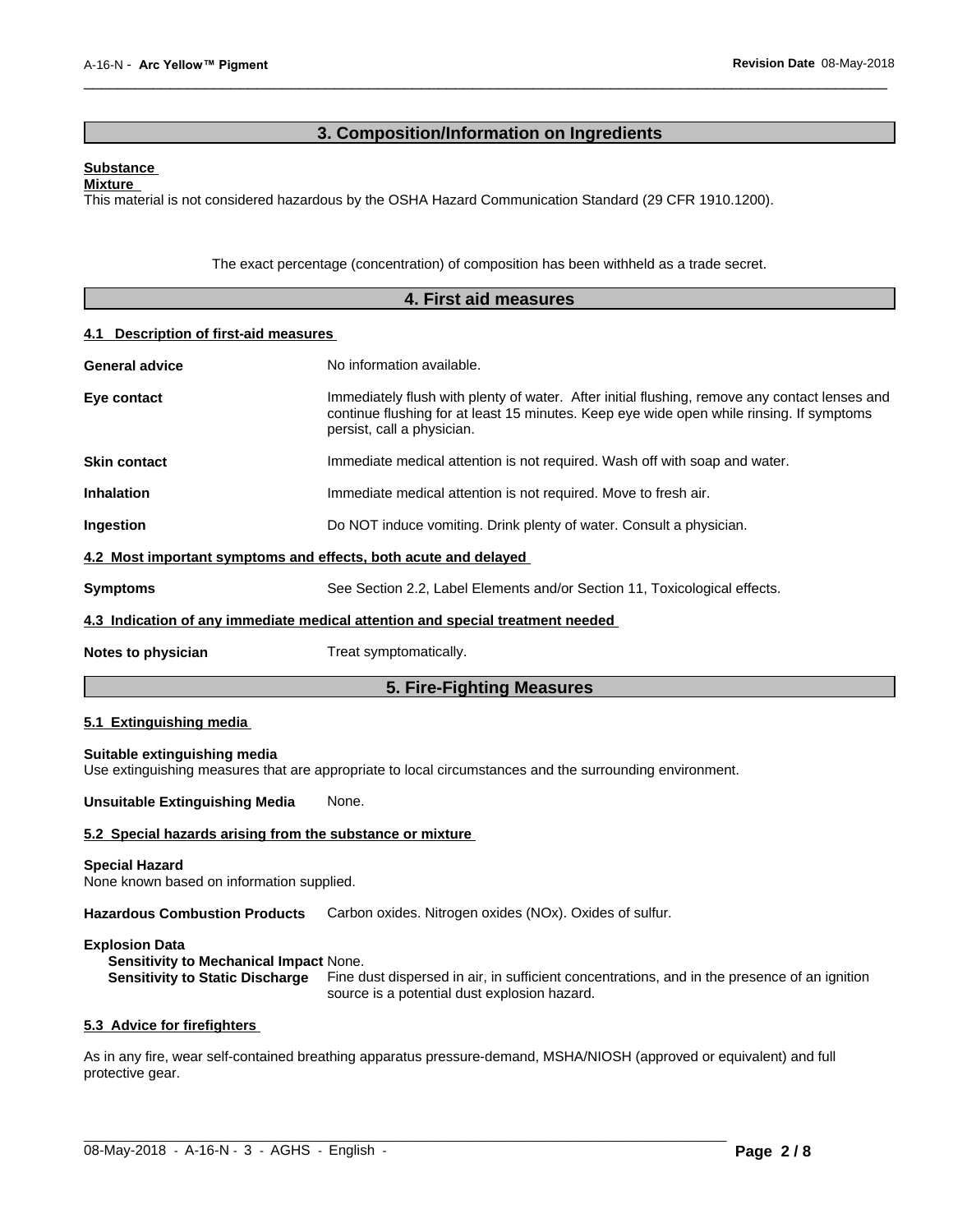### **6. Accidental Release Measures**

 $\overline{\phantom{a}}$  ,  $\overline{\phantom{a}}$  ,  $\overline{\phantom{a}}$  ,  $\overline{\phantom{a}}$  ,  $\overline{\phantom{a}}$  ,  $\overline{\phantom{a}}$  ,  $\overline{\phantom{a}}$  ,  $\overline{\phantom{a}}$  ,  $\overline{\phantom{a}}$  ,  $\overline{\phantom{a}}$  ,  $\overline{\phantom{a}}$  ,  $\overline{\phantom{a}}$  ,  $\overline{\phantom{a}}$  ,  $\overline{\phantom{a}}$  ,  $\overline{\phantom{a}}$  ,  $\overline{\phantom{a}}$ 

### **6.1 Personal precautions, protective equipment and emergency procedures**

Ensure adequate ventilation, especially in confined areas. Use personal protective equipment.

#### **6.2 Environmental precautions**

Dust deposits should not be allowed to accumulate on surfaces as these may form an explosive mixture if they are released into the atmosphere in sufficient concentration. Avoid dispersal of dust in the air (i.e., cleaning dusty surfaces with compressed air). Nonsparking tools should be used. Prevent product from entering drains. See Section 12 for additional Ecological information.

#### **6.3 Methods and materials for containment and cleaning up**

| <b>Methods for Containment</b> | Prevent dust cloud. Cover powder spill with plastic sheet or tarp to minimize spreading.                                                                                                                                                                                                                                                                                                |
|--------------------------------|-----------------------------------------------------------------------------------------------------------------------------------------------------------------------------------------------------------------------------------------------------------------------------------------------------------------------------------------------------------------------------------------|
| Methods for cleaning up        | Avoid dust formation. Take precautionary measures against static discharges. Do not dry<br>sweep dust. Wet dust with water before sweeping or use a vacuum to collect dust. Use<br>personal protective equipment. Take up mechanically and collect in suitable container for<br>disposal. Prevent product from entering drains. Keep in suitable and closed containers for<br>disposal. |

### **7. Handling and storage**

#### **7.1 Precautions for safe handling**

| Advice on safe handling                                          | Avoid dust formation. Take precautionary measures against static discharges. Fine dust<br>dispersed in air may ignite. Wear personal protective equipment. |  |
|------------------------------------------------------------------|------------------------------------------------------------------------------------------------------------------------------------------------------------|--|
| <b>Hygiene measures</b>                                          | Handle in accordance with good industrial hygiene and safety practice.                                                                                     |  |
| 7.2 Conditions for safe storage, including any incompatibilities |                                                                                                                                                            |  |
| <b>Storage Conditions</b>                                        | Keep tightly closed in a dry and cool place.                                                                                                               |  |
| <b>Materials to Avoid</b>                                        | No materials to be especially mentioned.                                                                                                                   |  |

### **8. Exposure controls/personal protection**

### **8.1 Exposure Guidelines**

#### **8.2 Appropriate engineering controls**

**Engineering Measures** Showers

Eyewash stations Ventilation systems.

#### **8.3 Individual protection measures, such as personal protective equipment**

| <b>Eye/Face Protection</b>    | Safety glasses with side-shields.                                                                              |
|-------------------------------|----------------------------------------------------------------------------------------------------------------|
| Skin and body protection      | Wear chemical resistant footwear and clothing such as gloves, an apron or a whole body<br>suit as appropriate. |
| <b>Respiratory protection</b> | . NIOSH/MSHA approved respiratory protection should be worn if exposure is anticipated.                        |
| <b>Hygiene measures</b>       | See section 7 for more information                                                                             |

 $\_$  ,  $\_$  ,  $\_$  ,  $\_$  ,  $\_$  ,  $\_$  ,  $\_$  ,  $\_$  ,  $\_$  ,  $\_$  ,  $\_$  ,  $\_$  ,  $\_$  ,  $\_$  ,  $\_$  ,  $\_$  ,  $\_$  ,  $\_$  ,  $\_$  ,  $\_$  ,  $\_$  ,  $\_$  ,  $\_$  ,  $\_$  ,  $\_$  ,  $\_$  ,  $\_$  ,  $\_$  ,  $\_$  ,  $\_$  ,  $\_$  ,  $\_$  ,  $\_$  ,  $\_$  ,  $\_$  ,  $\_$  ,  $\_$  ,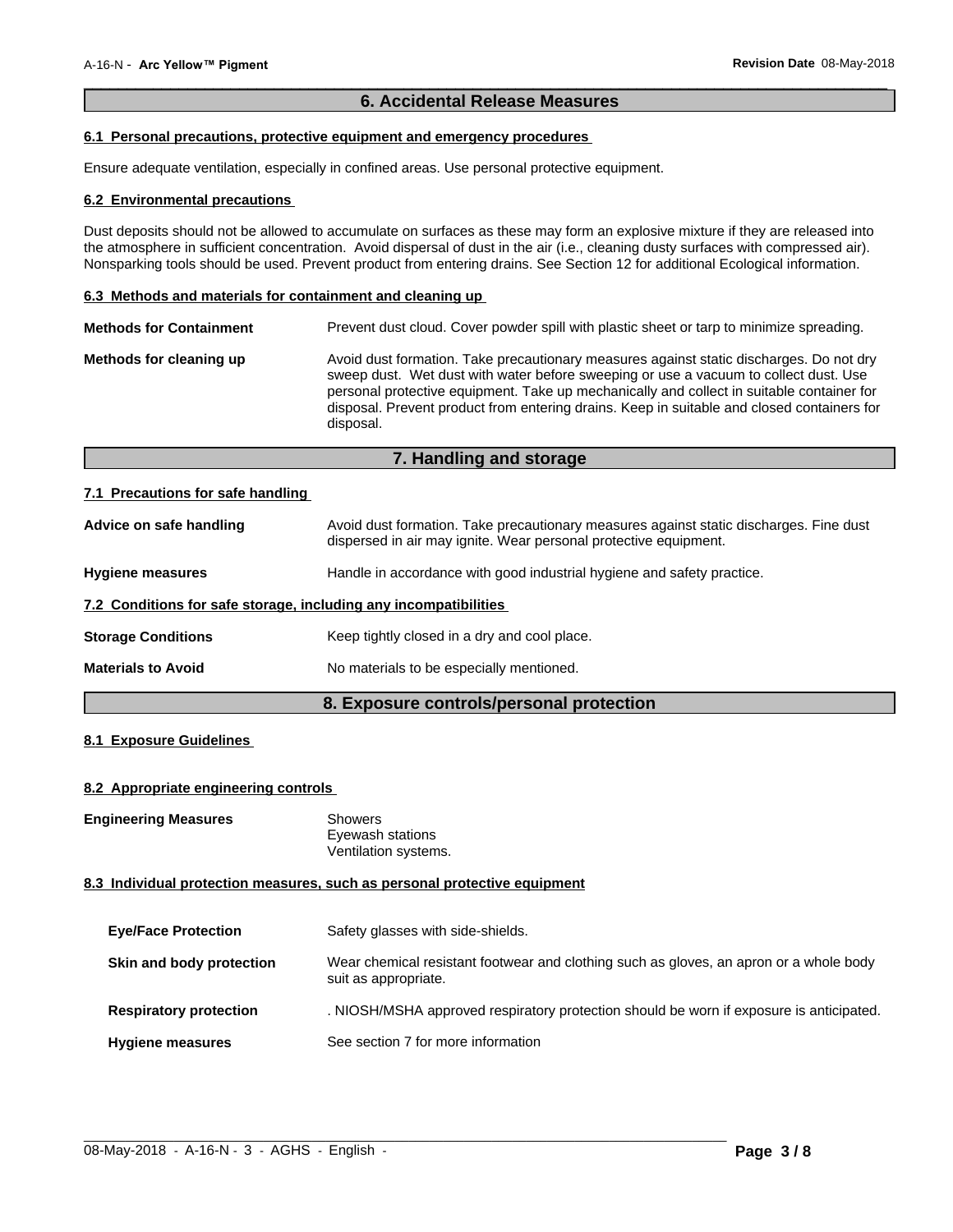## **9. Physical and chemical properties**

 $\overline{\phantom{a}}$  ,  $\overline{\phantom{a}}$  ,  $\overline{\phantom{a}}$  ,  $\overline{\phantom{a}}$  ,  $\overline{\phantom{a}}$  ,  $\overline{\phantom{a}}$  ,  $\overline{\phantom{a}}$  ,  $\overline{\phantom{a}}$  ,  $\overline{\phantom{a}}$  ,  $\overline{\phantom{a}}$  ,  $\overline{\phantom{a}}$  ,  $\overline{\phantom{a}}$  ,  $\overline{\phantom{a}}$  ,  $\overline{\phantom{a}}$  ,  $\overline{\phantom{a}}$  ,  $\overline{\phantom{a}}$ 

### **9.1 Information on basic physical and chemical properties**

| <b>Physical state</b>             | Solid                                 |                          |                          |
|-----------------------------------|---------------------------------------|--------------------------|--------------------------|
| Appearance                        | Powder                                | Color                    | Yellow-orange            |
| Odor                              | Pungent                               | <b>Odor Threshold</b>    | No information available |
| <b>Property</b>                   | Values                                | Remarks • Methods        |                          |
| рH                                |                                       | No information available |                          |
| <b>Melting/freezing point</b>     | 230 °F<br>110 °C /                    |                          |                          |
| Boiling point/boiling range       |                                       | No information available |                          |
| <b>Flash Point</b>                |                                       | No information available |                          |
| <b>Evaporation rate</b>           |                                       | No information available |                          |
| Flammability (solid, gas)         |                                       | No information available |                          |
| <b>Flammability Limits in Air</b> |                                       |                          |                          |
| upper flammability limit          |                                       | No information available |                          |
| lower flammability limit          |                                       | No information available |                          |
| Vapor pressure                    |                                       | No information available |                          |
| Vapor density                     |                                       | No information available |                          |
| <b>Specific Gravity</b>           | 1.36                                  |                          |                          |
| <b>Water solubility</b>           | Insoluble in water                    |                          |                          |
| Solubility in other solvents      |                                       | No information available |                          |
| <b>Partition coefficient</b>      |                                       | No information available |                          |
| <b>Autoignition temperature</b>   |                                       | No information available |                          |
| <b>Decomposition temperature</b>  |                                       | No information available |                          |
| <b>Viscosity, kinematic</b>       |                                       | No information available |                          |
| Viscosity, dynamic                |                                       | No information available |                          |
| <b>Explosive properties</b>       | Fine dust dispersed in air may ignite |                          |                          |
| <b>Oxidizing Properties</b>       |                                       | No information available |                          |
| 00 Other information              |                                       |                          |                          |

**9.2 Other information** 

**Volatile organic compounds (VOC)** No information available **content**

### **10. Stability and Reactivity**

 $\_$  ,  $\_$  ,  $\_$  ,  $\_$  ,  $\_$  ,  $\_$  ,  $\_$  ,  $\_$  ,  $\_$  ,  $\_$  ,  $\_$  ,  $\_$  ,  $\_$  ,  $\_$  ,  $\_$  ,  $\_$  ,  $\_$  ,  $\_$  ,  $\_$  ,  $\_$  ,  $\_$  ,  $\_$  ,  $\_$  ,  $\_$  ,  $\_$  ,  $\_$  ,  $\_$  ,  $\_$  ,  $\_$  ,  $\_$  ,  $\_$  ,  $\_$  ,  $\_$  ,  $\_$  ,  $\_$  ,  $\_$  ,  $\_$  ,

#### **10.1 Reactivity**

No dangerous reaction known under conditions of normal use

#### **10.2 Chemical stability**

Stable

.

#### **10.3 Possibility of hazardous reactions**

Hazardous polymerization does not occur.

#### **10.4 Conditions to Avoid**

Dust formation. Take precautionary measures against static discharges.

### **10.5 Incompatible Materials**

None known based on information supplied.

### **10.6 Hazardous Decomposition Products**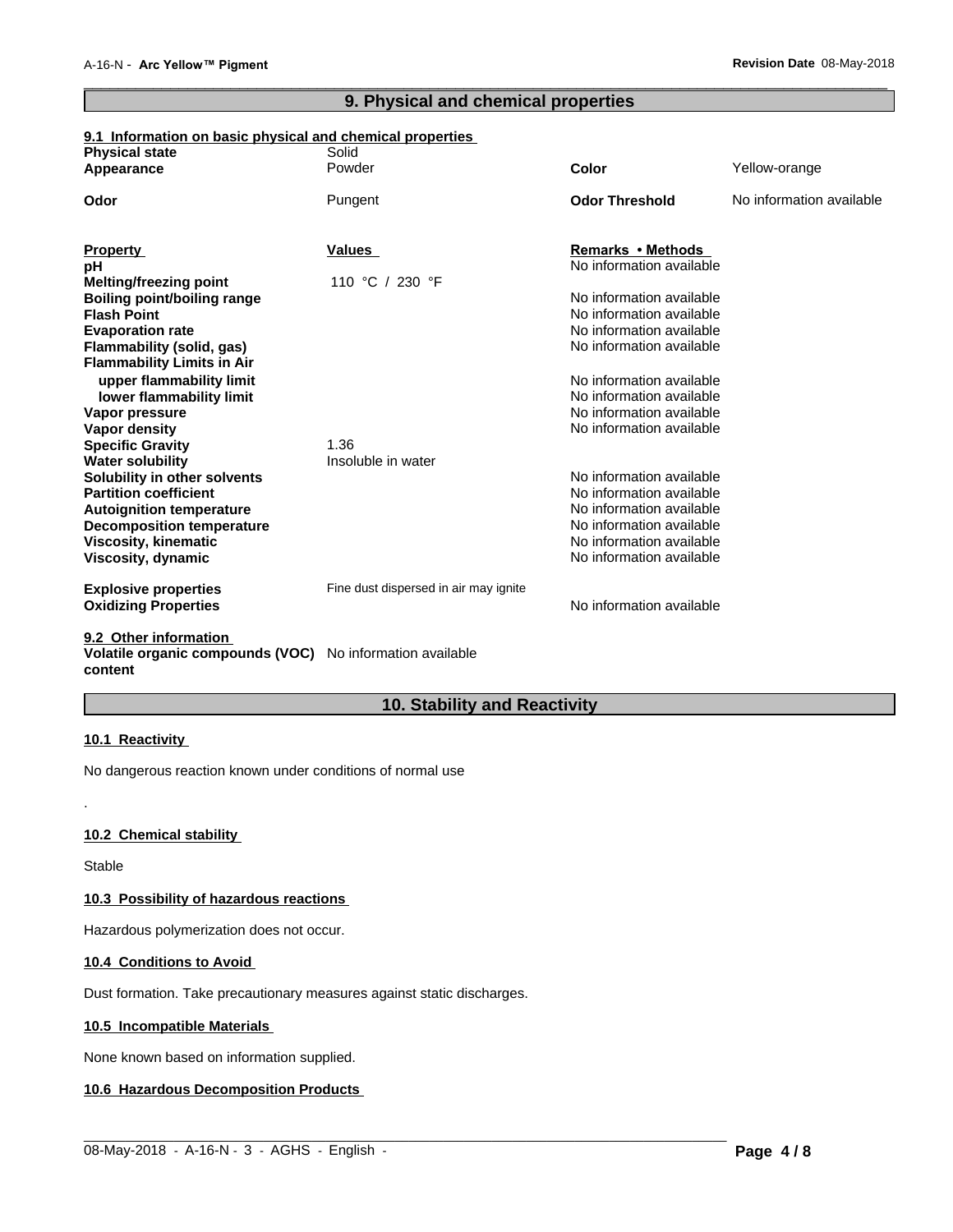None known based on information supplied.

## **11. Toxicological information**

 $\overline{\phantom{a}}$  ,  $\overline{\phantom{a}}$  ,  $\overline{\phantom{a}}$  ,  $\overline{\phantom{a}}$  ,  $\overline{\phantom{a}}$  ,  $\overline{\phantom{a}}$  ,  $\overline{\phantom{a}}$  ,  $\overline{\phantom{a}}$  ,  $\overline{\phantom{a}}$  ,  $\overline{\phantom{a}}$  ,  $\overline{\phantom{a}}$  ,  $\overline{\phantom{a}}$  ,  $\overline{\phantom{a}}$  ,  $\overline{\phantom{a}}$  ,  $\overline{\phantom{a}}$  ,  $\overline{\phantom{a}}$ 

#### **11.1 Acute toxicity**

#### **Numerical measures of toxicity: Product Information**

| D50 Oral.                    | <b>D50</b><br>Dermal:           |
|------------------------------|---------------------------------|
| 16,000<br>ma/ka (rat)<br>. . | 23,000<br>(rat)<br>ma/ka<br>. . |

#### **Numerical measures of toxicity: Component Information**

#### **11.2 Information on toxicologicaleffects**

#### **Skin corrosion/irritation**

Product Information • May cause irritation Component Information • No information available

#### **Serious eye damage/eye irritation**

Product Information • May cause irritation Component Information • No information available

#### **Respiratory or skin sensitization**

Product Information • No information available Component Information • No information available

#### **Germ cell mutagenicity**

Product Information

• No information available Component Information

• No information available

### **Carcinogenicity**

Product Information

• This product contains <0.1% free formaldehyde and may be capable of outgassing formaldehyde at levels in excess of OSHA's Action Level under some conditions of use. Formaldehyde is a known cancer hazard. Long term exposure may result in dermatitis or respiratory sensitization for sensitive individuals.<br>Component Information

 $\_$  ,  $\_$  ,  $\_$  ,  $\_$  ,  $\_$  ,  $\_$  ,  $\_$  ,  $\_$  ,  $\_$  ,  $\_$  ,  $\_$  ,  $\_$  ,  $\_$  ,  $\_$  ,  $\_$  ,  $\_$  ,  $\_$  ,  $\_$  ,  $\_$  ,  $\_$  ,  $\_$  ,  $\_$  ,  $\_$  ,  $\_$  ,  $\_$  ,  $\_$  ,  $\_$  ,  $\_$  ,  $\_$  ,  $\_$  ,  $\_$  ,  $\_$  ,  $\_$  ,  $\_$  ,  $\_$  ,  $\_$  ,  $\_$  ,

• Production of the contract of the contract of the contract of the contract of the contract of the contract of

### **Reproductive toxicity**

Product Information

 $\cdot$  No information available Component Information

• No information available

#### **STOT - single exposure** No information available

**STOT - repeated exposure**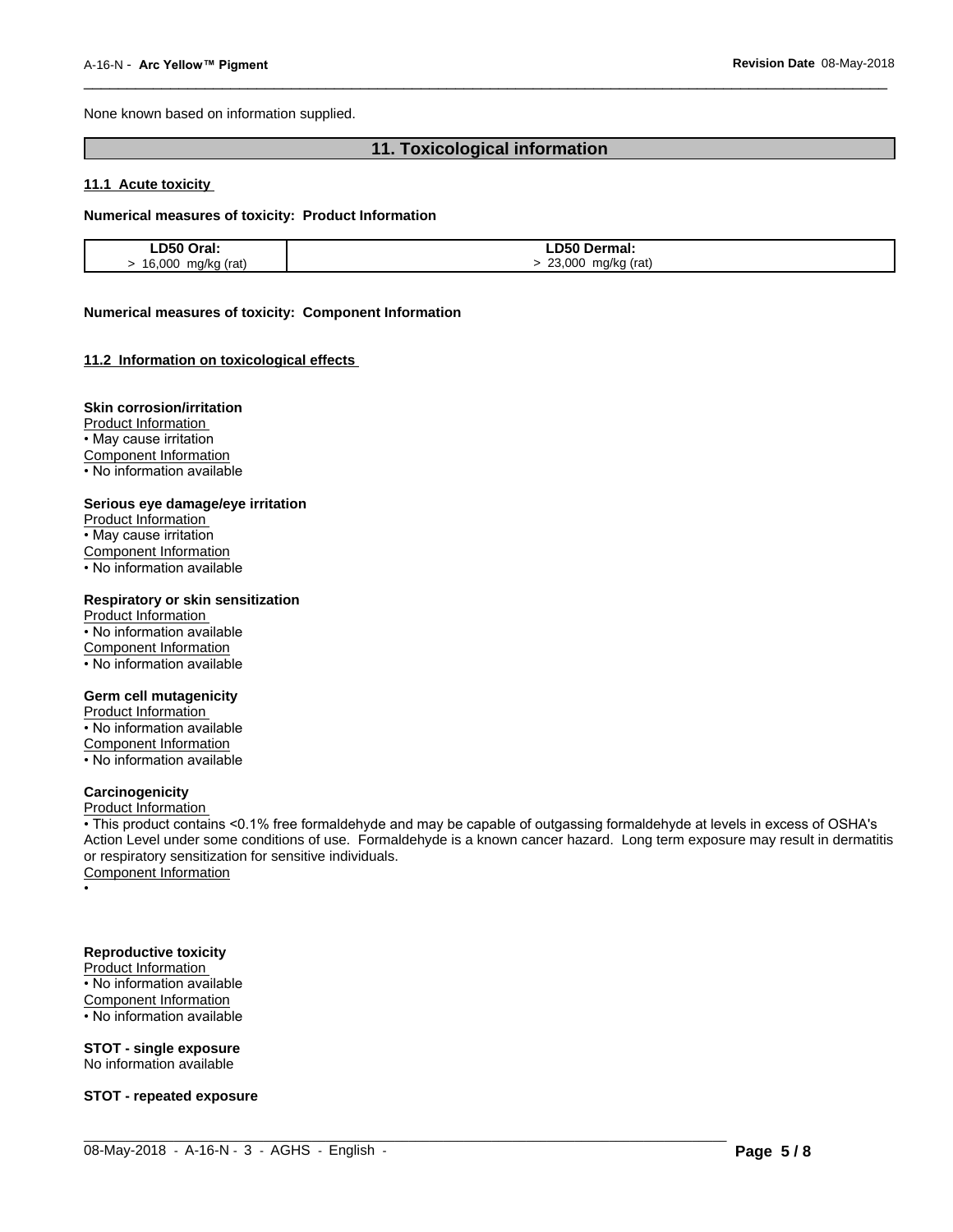• No known effect

### **Other adverse effects**

Product Information • No information available Component Information • No information available

#### **Aspiration hazard**

Product Information • No information available Component Information • No information available

### **12. Ecological information**

 $\overline{\phantom{a}}$  ,  $\overline{\phantom{a}}$  ,  $\overline{\phantom{a}}$  ,  $\overline{\phantom{a}}$  ,  $\overline{\phantom{a}}$  ,  $\overline{\phantom{a}}$  ,  $\overline{\phantom{a}}$  ,  $\overline{\phantom{a}}$  ,  $\overline{\phantom{a}}$  ,  $\overline{\phantom{a}}$  ,  $\overline{\phantom{a}}$  ,  $\overline{\phantom{a}}$  ,  $\overline{\phantom{a}}$  ,  $\overline{\phantom{a}}$  ,  $\overline{\phantom{a}}$  ,  $\overline{\phantom{a}}$ 

#### **12.1 Toxicity**

**Ecotoxicity No information available** 

< 1 % of the mixture consists of components(s) of unknown hazards to the aquatic environment

### **Ecotoxicity effects**

#### **12.2 Persistence and degradability**

No information available.

### **12.3 Bioaccumulative potential**

Discharge into the environment must be avoided

#### **12.4 Mobility in soil**

No information available.

### **12.5 Other adverse effects**

No information available

### **13. Disposal Considerations**

#### **13.1 Waste treatment methods**

Dispose of in accordance with federal, state, and local regulations.

### **14. Transport Information**

| DOT         | Not regulated |
|-------------|---------------|
| MEX         | Not regulated |
| <b>IMDG</b> | Not regulated |
| IATA        | Not regulated |

### **15. Regulatory information**

 $\_$  ,  $\_$  ,  $\_$  ,  $\_$  ,  $\_$  ,  $\_$  ,  $\_$  ,  $\_$  ,  $\_$  ,  $\_$  ,  $\_$  ,  $\_$  ,  $\_$  ,  $\_$  ,  $\_$  ,  $\_$  ,  $\_$  ,  $\_$  ,  $\_$  ,  $\_$  ,  $\_$  ,  $\_$  ,  $\_$  ,  $\_$  ,  $\_$  ,  $\_$  ,  $\_$  ,  $\_$  ,  $\_$  ,  $\_$  ,  $\_$  ,  $\_$  ,  $\_$  ,  $\_$  ,  $\_$  ,  $\_$  ,  $\_$  ,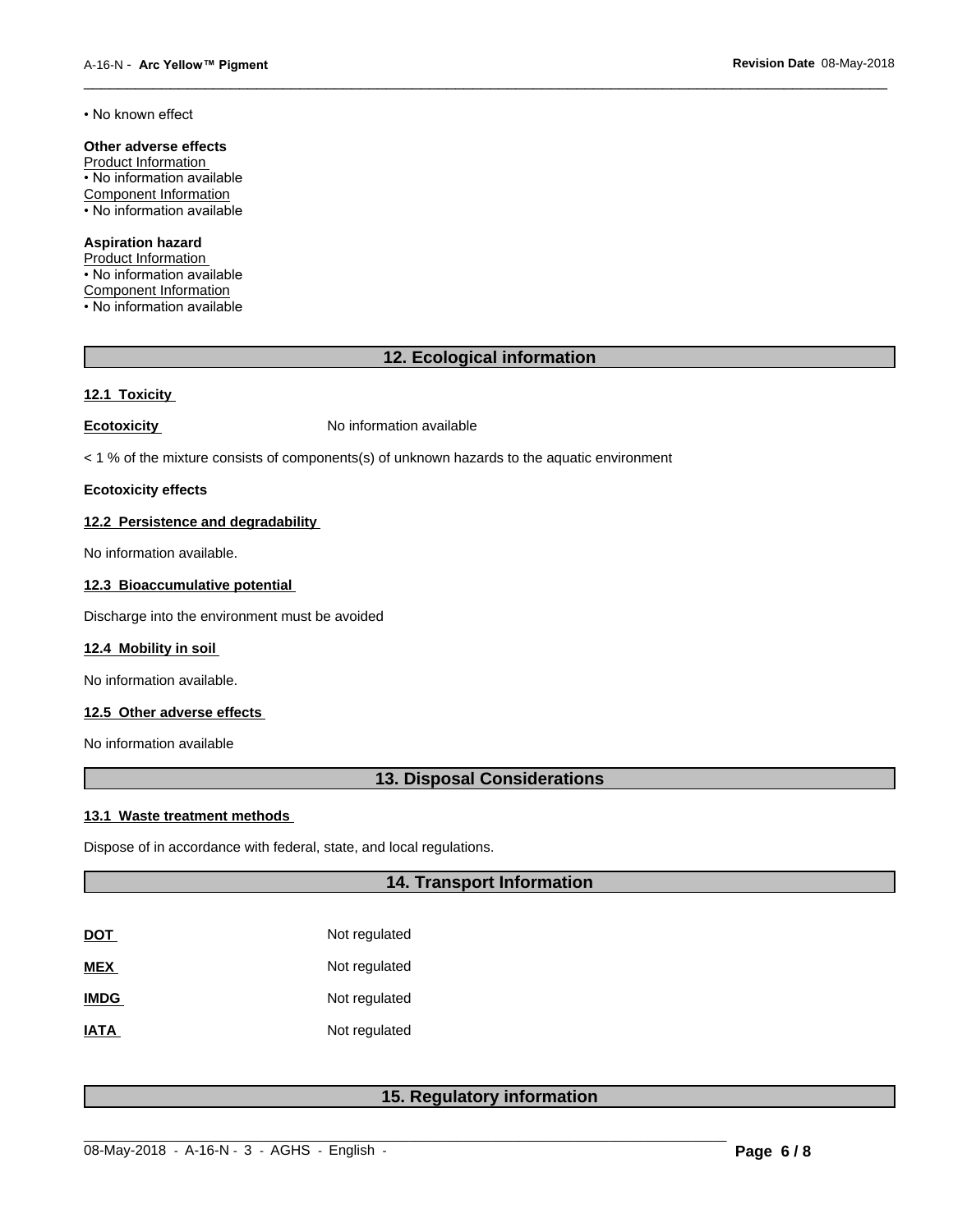#### **15.1 International Inventories**

| TSCA<br>DSL<br><b>EINECS/ELINCS</b> | Complies<br>Complies<br>Complies |  |
|-------------------------------------|----------------------------------|--|
| <b>ENCS</b>                         |                                  |  |
| <b>IECSC</b>                        | Complies                         |  |
| KECL                                | Complies                         |  |
| <b>PICCS</b>                        | Complies                         |  |
| AICS                                | Complies                         |  |
| <b>NZIoC</b>                        | -                                |  |

 **TSCA** - United States Toxic Substances Control Act Section 8(b) Inventory

 **DSL** - Canadian Domestic Substances List

 **EINECS/ELINCS** - European Inventory of Existing Chemical Substances/European List of Notified Chemical Substances

 **PICCS** - Philippines Inventory of Chemicals and Chemical Substances

 **ENCS** - Japan Existing and New Chemical Substances

 **IECSC** - China Inventory of Existing Chemical Substances

 **KECL** - Korean Existing and Evaluated Chemical Substances

 **PICCS** - Philippines Inventory of Chemicals and Chemical Substances

 **AICS** - Australian Inventory of Chemical Substances

 **NZIoC** - New Zealand Inventory of Chemicals

#### **15.2 U.S. Federal Regulations**

#### **SARA 313**

Section 313 of Title III of the Superfund Amendments and Reauthorization Act of 1986 (SARA). This product does not contain any chemicals which are subject to the reporting requirements of the Act and Title 40 of the Code of Federal Regulations, Part 372

 $\overline{\phantom{a}}$  ,  $\overline{\phantom{a}}$  ,  $\overline{\phantom{a}}$  ,  $\overline{\phantom{a}}$  ,  $\overline{\phantom{a}}$  ,  $\overline{\phantom{a}}$  ,  $\overline{\phantom{a}}$  ,  $\overline{\phantom{a}}$  ,  $\overline{\phantom{a}}$  ,  $\overline{\phantom{a}}$  ,  $\overline{\phantom{a}}$  ,  $\overline{\phantom{a}}$  ,  $\overline{\phantom{a}}$  ,  $\overline{\phantom{a}}$  ,  $\overline{\phantom{a}}$  ,  $\overline{\phantom{a}}$ 

#### **15.3 Pesticide Information**

Not applicable

#### **15.4 U.S. State Regulations**

#### **California Proposition 65**

This product contains the following Proposition 65 chemicals:

| <b>Chemical Name</b>                 | <b>California Prop. 65</b> |
|--------------------------------------|----------------------------|
| $50-00-0$<br>naldehvde<br>orm        | Carcinoɑen                 |
| Violet 10 - 81-88-9<br>Basic<br>◡.୲. | Carcinoɑen                 |

#### **16. Other information**

| <b>NFPA</b> | <b>Health Hazard 0</b> | Flammability -      | Instability              | <b>Physical and chemical</b><br>hazards - |
|-------------|------------------------|---------------------|--------------------------|-------------------------------------------|
| <b>HMIS</b> | <b>Health Hazard</b>   | <b>Flammability</b> | <b>Physical Hazard 0</b> | Personal protection $X$                   |

 $\_$  ,  $\_$  ,  $\_$  ,  $\_$  ,  $\_$  ,  $\_$  ,  $\_$  ,  $\_$  ,  $\_$  ,  $\_$  ,  $\_$  ,  $\_$  ,  $\_$  ,  $\_$  ,  $\_$  ,  $\_$  ,  $\_$  ,  $\_$  ,  $\_$  ,  $\_$  ,  $\_$  ,  $\_$  ,  $\_$  ,  $\_$  ,  $\_$  ,  $\_$  ,  $\_$  ,  $\_$  ,  $\_$  ,  $\_$  ,  $\_$  ,  $\_$  ,  $\_$  ,  $\_$  ,  $\_$  ,  $\_$  ,  $\_$  ,

#### **Legend:**

*ACGIH (American Conference of Governmental Industrial Hygienists) Ceiling* (C) *DOT (Department of Transportation) EPA (Environmental Protection Agency) IARC (International Agency for Research on Cancer) International Air Transport Association (IATA) International Maritime Dangerous Goods (IMDG) NIOSH (National Institute for Occupational Safety and Health) NTP (National Toxicology Program) OSHA (Occupational Safety and Health Administration of the US Department of Labor) PEL (Permissible Exposure Limit) Reportable Quantity (RQ) Skin designation* (S\*)